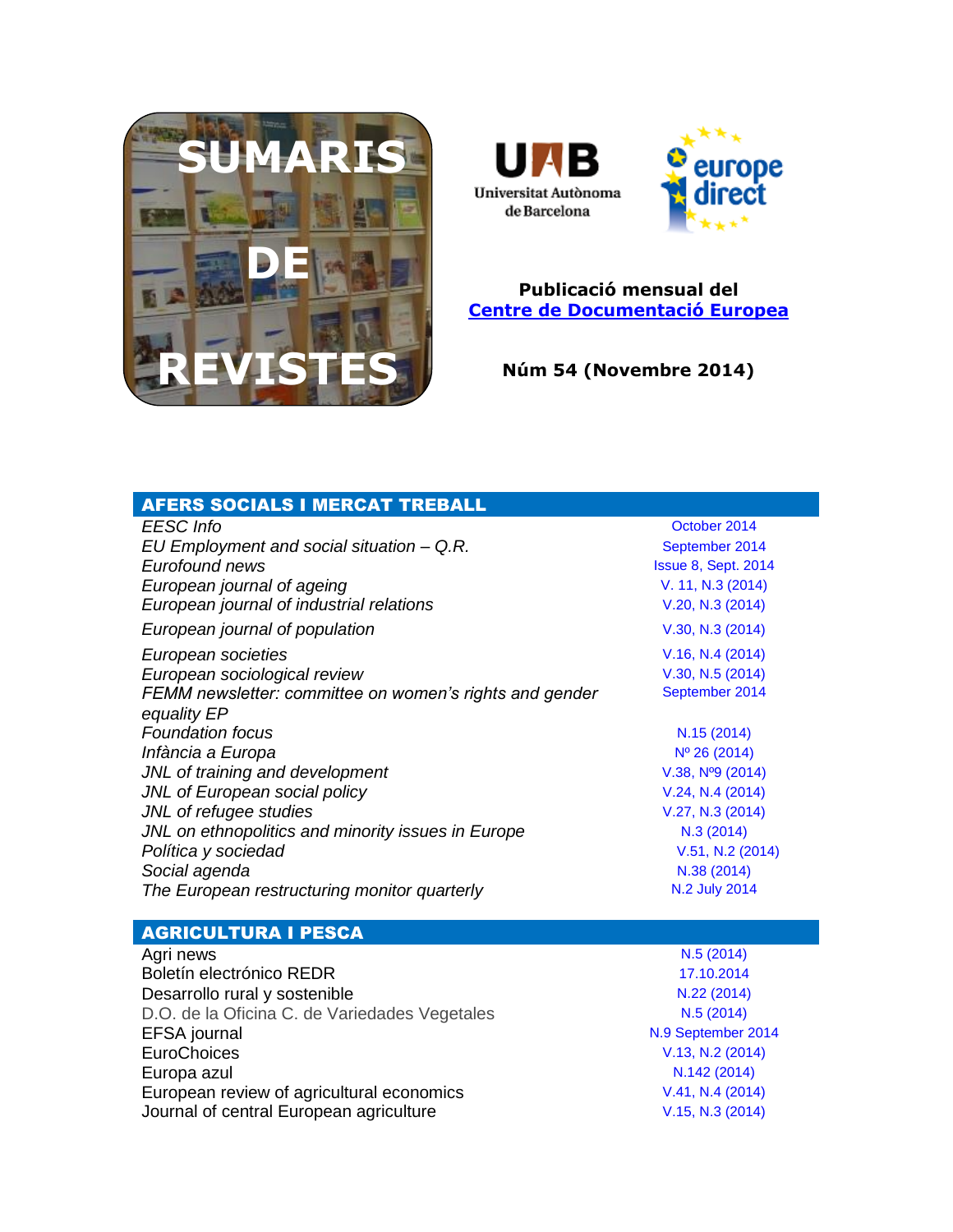*Maritime Affairs and Fisheries. Newsletter* Maritime Affairs and Fisheries. Newsletter **N.22** [\(October 2014\)](http://ec.europa.eu/information_society/newsroom/cf/mare/newsletter-specific-archive-issue.cfm?newsletter_service_id=114&newsletter_issue_id=240&page=1&fullDate=Tue%2014%20Oct%202014) **The trawler : newsletter of the PECH Committee**  The trawler 2014

| CIÈNCIA, TECNOLOGIA I SOCIETAT DE LA INFORMACIÓ              |                      |  |
|--------------------------------------------------------------|----------------------|--|
| <b>ENISA Management board newsletter</b>                     | October 2014         |  |
| <b>ESA Bulletin</b>                                          | N.159 August 2014    |  |
| European Researcher                                          | V.84(2014)           |  |
| Ideas: newsletter of the ERC                                 | N.3 September 2014   |  |
| International research update                                | N.49 (October 2014)  |  |
| <b>JRC</b> Newsletter                                        | Sept./October 2014   |  |
| Pre-commercial procurement newsletter                        | September 2014       |  |
| Research*eu results magazine                                 | N.36 (October 2014)  |  |
|                                                              |                      |  |
| DESENVOLUPAMENT I AJUDA HUMANITÀRIA                          |                      |  |
| Annual Report 2014 on the European Union's Development       | 2014                 |  |
| and External Assistance Policies and their implementation in |                      |  |
| 2013                                                         |                      |  |
| Cooperation and conflict                                     | V.49, N.3 (2014)     |  |
| Desarrollo económico: revista de ciencias sociales           | N.211 (2014)         |  |
| Development and change                                       | V.45, Issue 5 (2014) |  |
| Development policy review                                    | V.32, Issue 6 (2014) |  |
| <b>ECHO Daily Flash</b>                                      | <b>Diari</b>         |  |
| European Journal of International Relations                  | V.20, N.3 (2014)     |  |
| Finance & Development Washington                             | V.51, N.3 (2014)     |  |
| Journal of development economics                             | V.111(2014)          |  |
| Journal of international development                         | V.26, N.7 (2014)     |  |
| Mondes en développement                                      | N.167 (2014)         |  |
| Oxford development studies                                   | V.42, N.4 (2014)     |  |
| Review of development economics                              | V.18, N.4 (2014)     |  |
| Revista española de desarrollo y cooperación                 | N. 34 (2014)         |  |
| Revue d'économie du développement                            | Vol. 22, N.2 (2014)  |  |
| <b>Revue Tiers Monde</b>                                     | N.219 (2014)         |  |
| The European journal of development research                 | V.26, N.4 (2014)     |  |
| The Journal of development studies                           | $V.50, N.9$ (2014)   |  |
| <b>World Development</b>                                     | V.66(2015)           |  |

### ECONOMIA & FINANCES

*Alternativas económicas* N.18 [\(2014\)](http://alternativaseconomicas.coop/mensual) *Annual Activity Report (EC Trade)* [2013](http://trade.ec.europa.eu/doclib/docs/2014/july/tradoc_152711.pdf) **Basic figures on the EU BioRes Bridges Trade** [V.8, N.8](http://www.ictsd.org/bridges-news/biores/issue-archive/bridging-the-gaps-in-biodiversity-conservation-and-use) (2014) **Boletín mensual del BCE Calculation del CE Calculation de la Contra del Cerceiro de la Contra del Cerceiro de la Contra de la Contra de la Contra de la Contra de la Contra de la Contra de la Contra de la Contra de la** *Committee on Budgets newsletter* [13.10.2014](http://www.europarl.europa.eu/document/activities/cont/201410/20141013ATT90945/20141013ATT90945EN.pdf) **Cuadernos de información económica** como existencia en el N.242 [\(2014\)](http://www.funcas.es/publicaciones/Sumario.aspx?IdRef=3-06242) *Eastern European Economics* [V.51, N.6](http://www.scopus.com/results/results.url?sort=plf-f&src=s&imp=t&sid=1496456FE3B571EADC80F006FED0D92C.aqHV0EoE4xlIF3hgVWgA%3a80&sot=br&sdt=a&sl=56&s=SOURCE-ID%2819458%29+AND+PUBYEAR+IS+2014+AND+NOT+DOCTYPE%28ip%29&txGid=1496456FE3B571EADC80F006FED0D92C.aqH) (2014) *EC Tax review* [V.23/5](http://www.kluwerlawonline.com/toc.php?area=Journals&mode=bypub&level=5&values=Journals~~EC+Tax+Review~Volume+23+%282014%29) (2014) *ECB Occasional paper* N.155 [\(2014\)](http://www.ecb.europa.eu/pub/pdf/scpops/ecbop155.pdf)<br>*ECB Statistics pocket book* example the statistic statistics of the statistic statistics of the statistic statistic *ECB Statistics pocket book* **[September 2014](http://www.ecb.europa.eu/pub/pdf/stapobo/spb201409en.pdf)**<br>ECB Working papers **September 2014**<br>N.1738 October 2014 *ECB Working papers ECFIN Economic Briefs* **N.37** [\(2014\)](http://ec.europa.eu/economy_finance/publications/economic_briefs/2014/eb37_en.htm)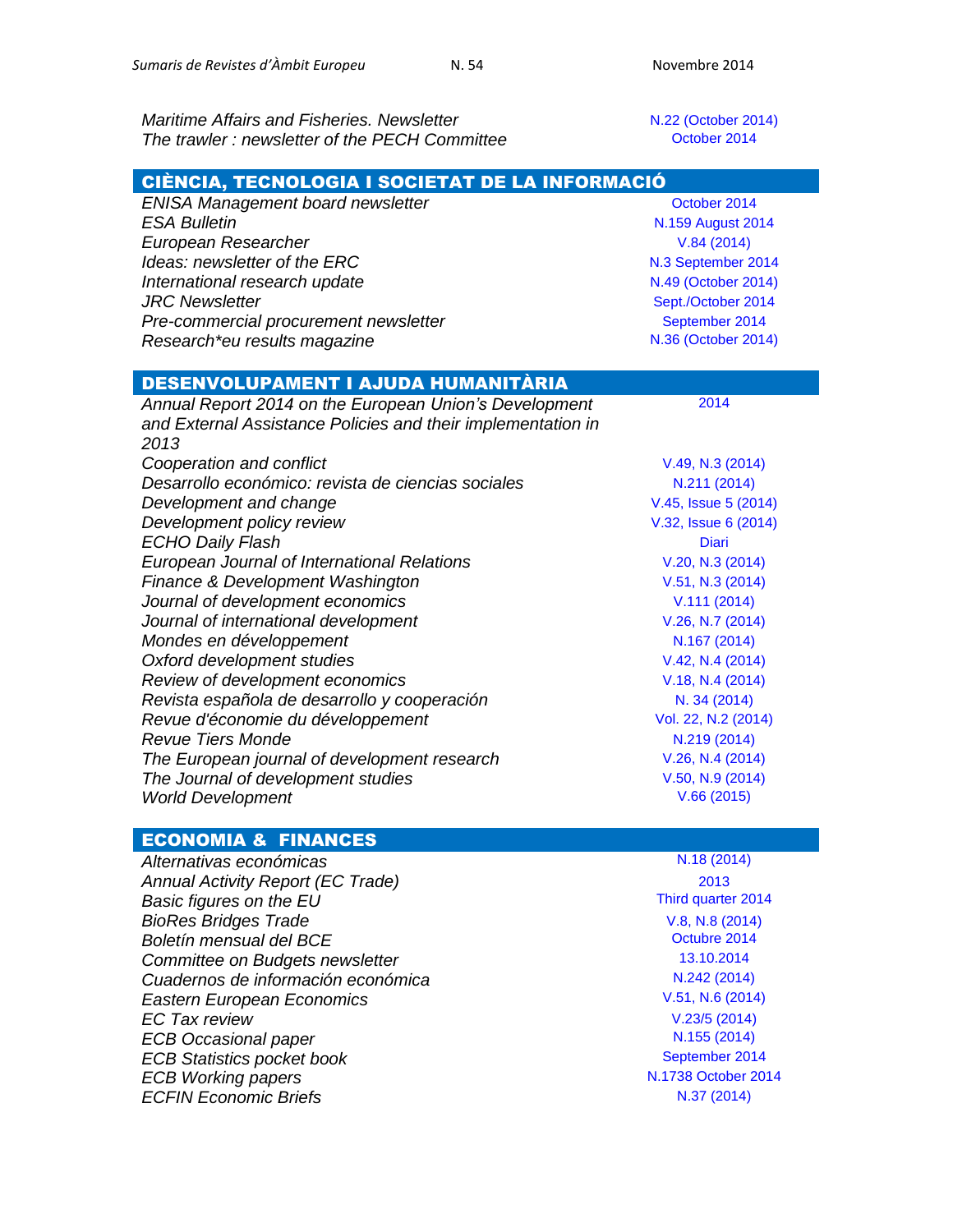| <b>ECFIN E-news</b>                                | N.106 October (2014) |
|----------------------------------------------------|----------------------|
| Economía Exterior                                  | N.70 (2014)          |
| <b>EIB Newsletter</b>                              | September 2014       |
| EU Candidate and Potential Candidate Countries EC  | 3rd. Quarter 2014    |
| EU Trade news                                      | 23.10.2014           |
| European business cycle indicators                 | N.3 October 2014     |
| European economic review                           | V.72 November 2014   |
| European economy                                   | N.6(2014)            |
| European economy. Economic papers                  | N.534 (2014)         |
| European economy. Occasional papers                | N.202 (2014)         |
| European journal of law and economics              | V.38, N.2 (2014)     |
| Eurostatistics                                     | 10-2014              |
| Global Trade and Customs Journal                   | V.9, Issue 10 (2014) |
| Harmonised indices of consumer prices              | September 2014       |
| <b>IMCO</b> Newsletter                             | N.52, September 2014 |
| <b>INTA</b> newsletter                             | N.48, October 2014   |
| <i><u><b>Intereconomics</b></u></i>                | V.49, N.5 (2014)     |
| International Tax and Public Finance               | V.21, N.6 (2014)     |
| Journal - Tribunal de Cuentas Europeo              | N.9(2014)            |
| Journal of economic growth                         | V.19, N.3 (2014)     |
| Journal of the European Economic Association       | V.12, N.5 (2014)     |
| Journal of world trade                             | $V.48-5(2014)$       |
| Legal issues of economic integration               | V.41/4(2014)         |
| Quarterly report on price and cost competitiveness | $2nd$ . quarter 2014 |
| Quarterly report on the euro area                  | V.13, N.3 (2014)     |
| <b>Taxation and customs union</b>                  | 24.10.2014           |
| <b>Taxation papers</b>                             | N.48 (2014)          |
| TCE. Informes y dictámenes                         | 23.10.2014           |

# EDUCACIÓ, CULTURA & AUDIOVISUALS

| <b>CEDEFOP</b> Information series                           | N.4132 (2014)    |
|-------------------------------------------------------------|------------------|
| <b>CEDEFOP Research papers</b>                              | N.43 (2014)      |
| <b>CEDEFOP Working papers</b>                               | N.25 (2014)      |
| C-News: culturelink newsletter                              | N.90 (2014)      |
| eBulletin (European Agency for Special Needs and Inclusive  | <b>July 2014</b> |
| Education)                                                  |                  |
| European Choral Magazine                                    | 2/2014           |
| European Journal of Communication                           | V.29, N.5 (2014) |
| <b>European Journal of Cultural Studies</b>                 | V.17 N.5 (2014)  |
| European journal of special needs education                 | V.29, N.3 (2014) |
| European journal of training and development                | V.38, N.9 (2014) |
| Eurydice news                                               | 15.9.2014        |
| eZine (ECF)                                                 | October 2014     |
| Infància a Europa: revista d'una xarxa de revistes europees | N.26 (2014)      |
| IRIS  European Audiovisual Observatory                      | 2014-9           |
| Pliegos de Yuste: revista de cultura y pensamiento europeo  | N.15 (2013)      |
| The European language gazette                               | N.22 (2014)      |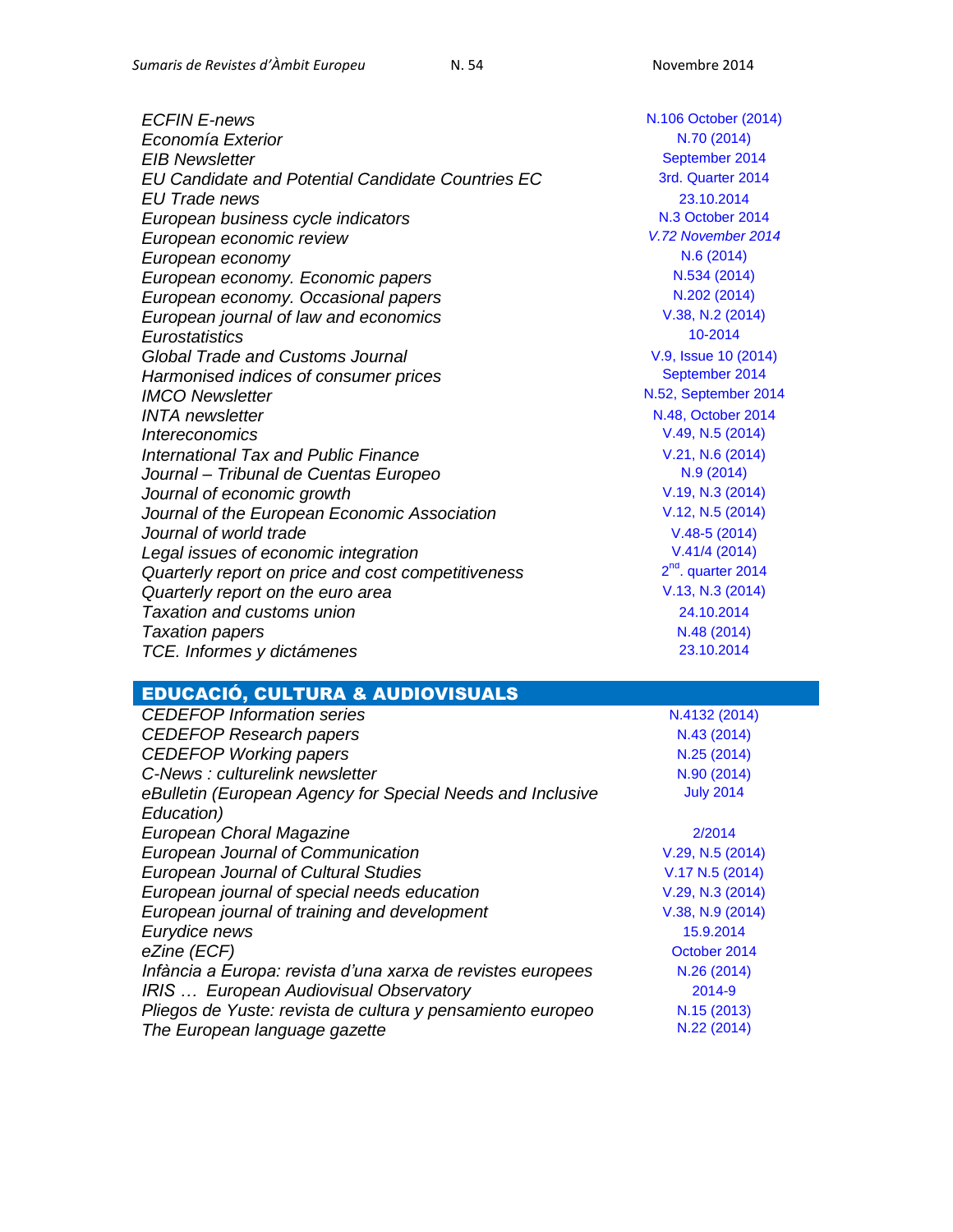### EMPRESA & INDÚSTRIA

| Competition weekly news summary                       | (24.10.2014)         |
|-------------------------------------------------------|----------------------|
| e-Competitions: antitrust case laws e-Bulletin        | October 2014         |
| Empresa e industria e-boletín                         | 3.10.2014            |
| Entreprises & Industrie                               | N.20 (2014)          |
| European business cycle indicators                    | N.3 October 20       |
| European business law review                          | V. 25/5 (2014        |
| European business review                              | V.26, N.6 (201       |
| European company law                                  | V.11/5(2014)         |
| European competition journal                          | V.10, N.2 (201       |
| European journal of innovation management             | V.17, N.4 (201       |
| European patent bulletin                              | N.1444 (29.10.2)     |
| <b>ITRE Newsletter</b>                                | <b>Issue 7 (2014</b> |
| OHIM: Official journal                                | October 2014         |
| Revista de responsabilidad social de la empresa       | N.15 (2013)          |
| Revista europea de dirección y economía de la empresa | V.23, N.3 (201       |
| Single market monthly                                 | N.36 (2014)          |
| The European business review                          | (Sept./October 2     |
|                                                       |                      |

**[September 2014](https://oami.europa.eu/tunnel-web/secure/webdav/guest/document_library/contentPdfs/about_ohim/alicante_news/alicantenews_september_2014_en.pdf)** *Competition weekly news summary* [\(24.10.2014\)](http://ec.europa.eu/competition/publications/weekly_news_summary/2014_10_24.html) *e-Competitions: antitrust case laws e-Bulletin* [October 2014](http://www.concurrences.com/Bulletin/?lang=fr) *European business cycle indicators* N.3 [October 2014](http://ec.europa.eu/economy_finance/publications/cycle_indicators/2014/03_en.htm) *European business law review* V. 25/5 [\(2014\)](http://www.kluwerlawonline.com/toc.php?area=Journals&mode=bypub&level=5&values=Journals~~European+Business+Law+Review~Volume+25+%282014%29) *[V.26, N.6](http://www.emeraldinsight.com/toc/ebr/26/6) (2014) European company law* [V.11/5](http://www.kluwerlawonline.com/toc.php?area=Journals&mode=bypub&level=5&values=Journals~~European+Company+Law~Volume+11+%282014%29) (2014) *[V.10, N.2](http://www.ingentaconnect.com/content/hart/ecj/2014/00000010/00000002;jsessionid=1vz8ljb4z9t55.alexandra) (2014) European journal of innovation management* [V.17, N.4](http://www.emeraldinsight.com/toc/ejim/17/4) (2014) *European patent bulletin* N.1444 [\(29.10.2014\)](http://application.epo.org/bulletin/bulletin1444.pdf) **[Issue 7 \(2014\)](http://www.europarl.europa.eu/document/activities/cont/201409/20140923ATT89524/20140923ATT89524EN.pdf)** [October 2014](https://oami.europa.eu/ohimportal/en/official-journal) *Revista de responsabilidad social de la empresa* N.15 [\(2013\)](http://www.luisvivesces.org/rse/) *Revista europea de dirección y economía de la empresa* [V.23, N.3](http://dialnet.unirioja.es/servlet/revista?codigo=1231) (2014) *The European business review* [\(Sept./October 2014\)](http://www.europeanbusinessreview.com/?cat=87)

#### INTEGRACIÓ EUROPEA I GOVERNANÇA

*CES Working Papers* [Vol.VI, Issue 3 \(2014\)](http://www.ceswp.uaic.ro/CESWPcurrent.htm) **Collegium N.44 [\(2014\)](https://www.coleurope.eu/sites/default/files/uploads/page/collegium_44.pdf)** *Common market law review* [V.51/5](http://www.kluwerlawonline.com/toc.php?area=Journals&mode=bypub&level=5&values=Journals~~Common+Market+Law+Review~Volume+51+%282014%29) (2014) *Comparative European politics* [V.12, N.6](http://search.proquest.com/publicationissue/ED8459A011A54288PQ/$5bqueryType$3dpubbrowseDescending:OS$3b+sortType$3dpageNumberAsc$3b+searchTerms$3d$5b$3cAND$7cpubid:43953$3e$5d$3b+searchParameters$3d$7binstance$3dprod.academic$7d$3b+metaData$3d$7bpublicatio) (2014) **Confrontations Europe, La revue**  N.107 [\(2014\)](http://www.confrontations.org/fr/nos-publications/confrontations-europe-la-revue/2291-nouveau-depart-investissement-de-long-terme-revue-n-107-octobre-decembre-2014) *Cuadernos europeos de Deusto* N.51 [\(2014\)](http://dialnet.unirioja.es/servlet/revista?codigo=385) *Diversité et identité culturelle en Europe – DICE* [T.11, N.2](http://www.mnlr.ro/documenteupload/editura/fisiere/dice_11_2_abstracts.pdf) (2014) *EUI Working Papers RSCAS* N.98 [\(2014\)](http://cadmus.eui.eu/handle/1814/33311) *Eurobarometer* N. 81 [\(2014\)](http://ec.europa.eu/public_opinion/archives/eb/eb81/eb81_en.htm) **European studies newsletter CEV and SCENE 2014 CEV and SCENE 2014** *European Union Politics* [V.15, N.3](http://eup.sagepub.com/content/15/3.toc) (2014) *EuropeanVoice* [Diari](http://www.europeanvoice.com/) Diari Diari Diari Diari Diari Diari Diari Diari Diari Diari Diari Diari Diari Diari Diari Diari Diari Diari Diari Diari Diari Diari Diari Diari Diari Diari Diari Diari Diari Diari Diari Diari Diari **Europe's world [N.28 Autumn 2014](http://europesworld.org/issues/autumn-2014-2/) Interface** [N.96 October 2014](http://www.confrontations.org/en/publications-en/interface) *Journal of common market studies*  $V.52, N.6 (2014)$  $V.52, N.6 (2014)$ *Journal of contemporary European research*  $V.10, N.3$  (2014) *Journal of European Public Policy* **[V.22, Issue 1](http://www.tandfonline.com/toc/rjpp20/current#.VFPhmmer1I5) (2015)** *V.22, Issue 1 (2015) Legal issues of economic integration* [V.41/4](http://www.kluwerlawonline.com/toc.php?area=Journals&mode=bypub&level=5&values=Journals~~Legal+Issues+of+Economic+Integration~Volume+41+%282014%29) (2014) *L'Europe en formation* and the set of the set of the N.371 [\(2014\)](http://www.cairn.info/revue-l-europe-en-formation-2014-1.htm) *Living Reviews in European Governance* V.9 [\(2014\)](http://europeangovernance.livingreviews.org/Articles/) **Policy brief (European Union Center-Indiana) [Summer 2014](http://www.indiana.edu/~euroinst/sites/default/files/Policy%20Brief%20ANNA%20W.pdf) Politique européenne N.44 [\(2014\)](http://www.cairn.info/revue-politique-europeenne-2014-2.htm)** N.44 (2014) Pre-commercial procurement newsletter [September 2014](http://cordis.europa.eu/fp7/ict/pcp/docs/pcp-newsletter-201409_en.pdf) Queries. The European Progressive Magazine **Internal 2014** [Issue 5, Autumn](http://www.queries-feps.eu/PDF%20Complet%20-%20Queries%205.pdf) 2014 Review of European Studies [V.6, N.4](http://www.ccsenet.org/journal/index.php/res/index) (2014) Revista de estudios europeos  $N.64 (2014)$  $N.64 (2014)$ *Revue du marché commun et de l'Union européenne* N.582 [\(2014\)](http://dialnet.unirioja.es/servlet/revista?codigo=1275) **Romanian journal of European affairs** *V***.14(3) 2014 The Federalist Debate [N.2 July 2014](http://www.federalist-debate.org/index.php/current-issue)**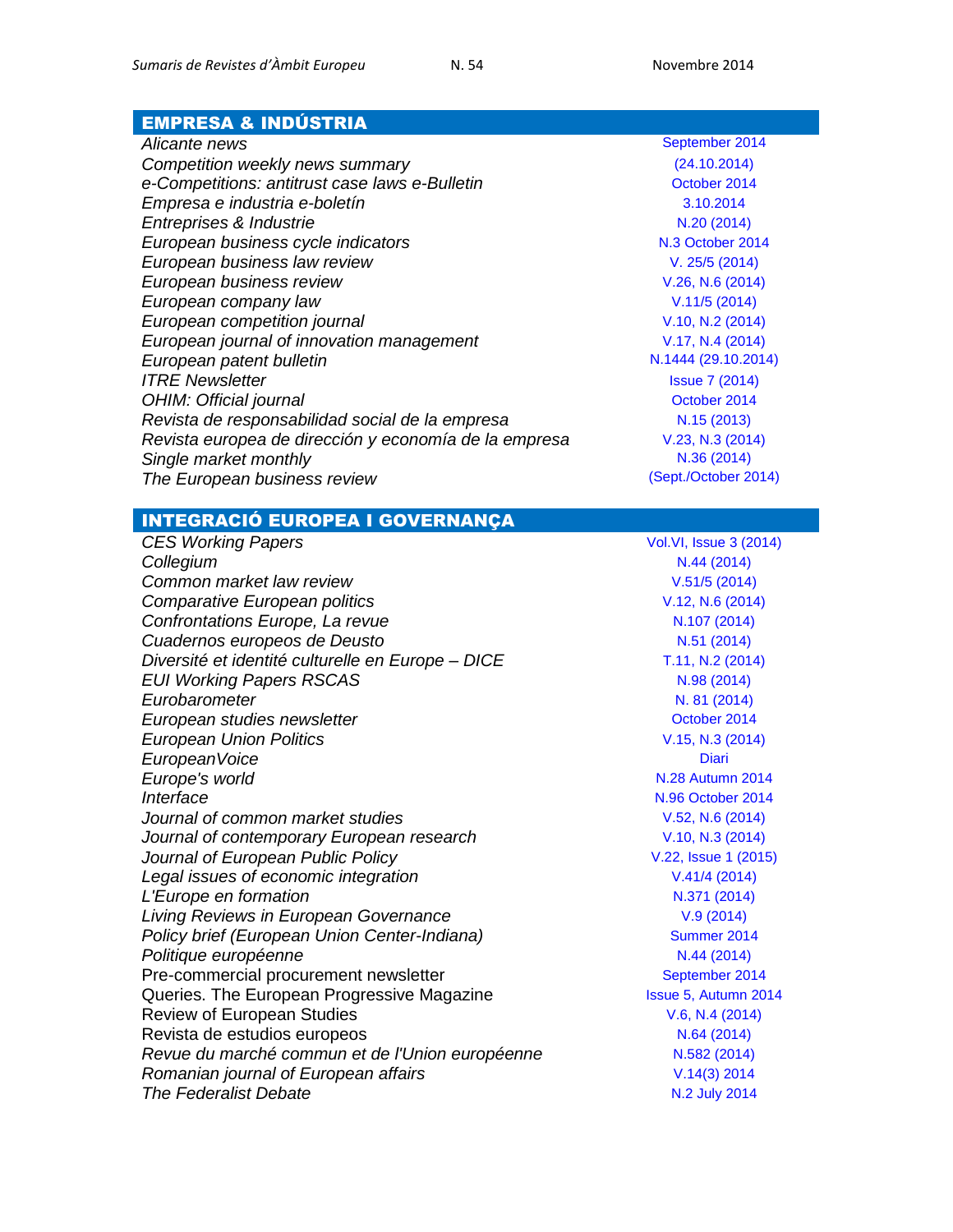**The New Federalist Container 2014 [October 2014](http://www.thenewfederalist.eu/)** *The Parliament Magazine* 

[Issue 400](https://www.theparliamentmagazine.eu/articles/magazines/issue-400-3-november-2014) Nov. (2014)

| JUSTICIA, ASSUMPTES D'INTERIOR I DRETS DELS CIUTADANS        |                             |
|--------------------------------------------------------------|-----------------------------|
| Amnistía internacional: revista sobre DD.HH.                 | N.124 Noviembre 2014        |
| Baròmetre sobre conflictes i construcció de pau              | N.36 (2014)                 |
| Cahiers de droit européen                                    | V.50, N.1 (2014)            |
| Civitas. Revista española de derecho europeo                 | N.51 (2014)                 |
| Cuadernos de derecho transnacional                           | $V.6$ , N.2 (2014)          |
| Eurojust news                                                | N.12 September 2014         |
| Europe : actualité du droit communautaire                    | V.24, N.8/9 (2014)          |
| European constitutional law review                           | V.10, N.2 (2014)            |
| <b>European Data Protection Supervisor Newsletter</b>        | N.43 October 2014           |
| European Institute for Gender Equality Newsletter            | N.9(2014)                   |
| European journal of crime, criminal law and criminal justice | V.22, N.4 (2014)            |
| European journal of international law                        | V.25, N.2 (2014)            |
| European law journal                                         | V.20, N.6 (2014)            |
| European law review                                          | N.4(2014)                   |
| European public law                                          | V.20, N.3 (2014)            |
| European review of private law                               | V.22/5(2014)                |
| Europol review                                               | 2013                        |
| <b>FRA</b> newsletter                                        | October 2014                |
| Indret: revista para el análisis del derecho                 | N.4(2014)                   |
| International journal of constitutional law                  | V.12, N.2 (2014)            |
| <b>JURI</b> report                                           | <b>Issue 4 October 2014</b> |
| LaLey Unión Europea                                          | N.19 Octubre 2014           |
| Maastricht journal of European and comparative law           | V.21, N.2 (2014)            |
| Newsletter of the Venice Commission                          | N.2(2014)                   |
| Revista de derecho comunitario europeo                       | N.48 (2014)                 |
| Revista europea de derechos fundamentales                    | N.22 (2013)                 |
| Revista general de derecho europeo                           | N.34 Octubre 2014           |
| The International journal of human rights                    | V.18, N.6 (2014)            |
| Unión Europea Aranzadi                                       | N.7 (2014)                  |

#### MEDI AMBIENT I ENERGIA

*EcoAP Newsletter* [\(22.10.2014\)](http://www.ecoapwebsite.eu/ecoAppNewsletter/faces/newsletter/preview_newsletter.jsp?id=326) *Écologie & Politique* **N.47** [\(2013\)](http://www.cairn-int.info/revue-ecologie-et-politique-2013-2.htm) **Energy in Europe - newsletter** [September 2014](http://ec.europa.eu/energy/newsletter/20141003_newsletter.htm) *ENVI News: newsletter from the EP Committee ...* [September 2014](http://www.europarl.europa.eu/document/activities/cont/201409/20140923ATT89646/20140923ATT89646EN.pdf) *Environmental indicator report* [2014](http://www.eea.europa.eu/publications/environmental-indicator-report-2014) *Environmental policy and governance* [V.24, N.4](http://search.proquest.com/publicationissue/FC218F3800D2436DPQ/$5bqueryType$3dpubbrowseDescending:OS$3b+sortType$3dpageNumberAsc$3b+searchTerms$3d$5b$3cAND$7cpubid:33039$3e$5d$3b+searchParameters$3d$7binstance$3dprod.academic$7d$3b+metaData$3d$7bpublicatio) (2014) *European business awards for the environment newsletter* N.24 [September 2014](http://us3.campaign-archive1.com/?u=a36c66aa5f603c5a049458976&id=79ac63e19f) **LIFE newsletter [N.8 September 2014](http://ec.europa.eu/environment/life/news/newsletter/index.htm)** *Medio Ambiente para los europeos*  $N.53$  [Septiembre 2014](http://ec.europa.eu/environment/news/efe/docs/efe53/mag-efe-53_es.pdf) **Natura 2000: boletín de información Natura 2000: Natura 2000: A la propia a la propia de la propia de la propia de la propia de la propia de la propia de la propia de la propia de la propia de la propia de la propia de** *Review of European, comparative & international environmental law Revista catalana de dret ambiental* [V.5, N.1](http://www.rcda.cat/index.php/rcda/issue/view/9) (2014) *Science for environment policy. News alert* environment *policy.* News alert environment of the FIT energy and the Sun of the FIT energy and the Sun of the FIT energy and the Sun of the FIT energy and the Sun of the FIT e *The EU energy law & policy. Yearbook* 

[V.23, N.2](http://onlinelibrary.wiley.com/doi/10.1111/reel.2014.23.issue-2/issuetoc) (2014)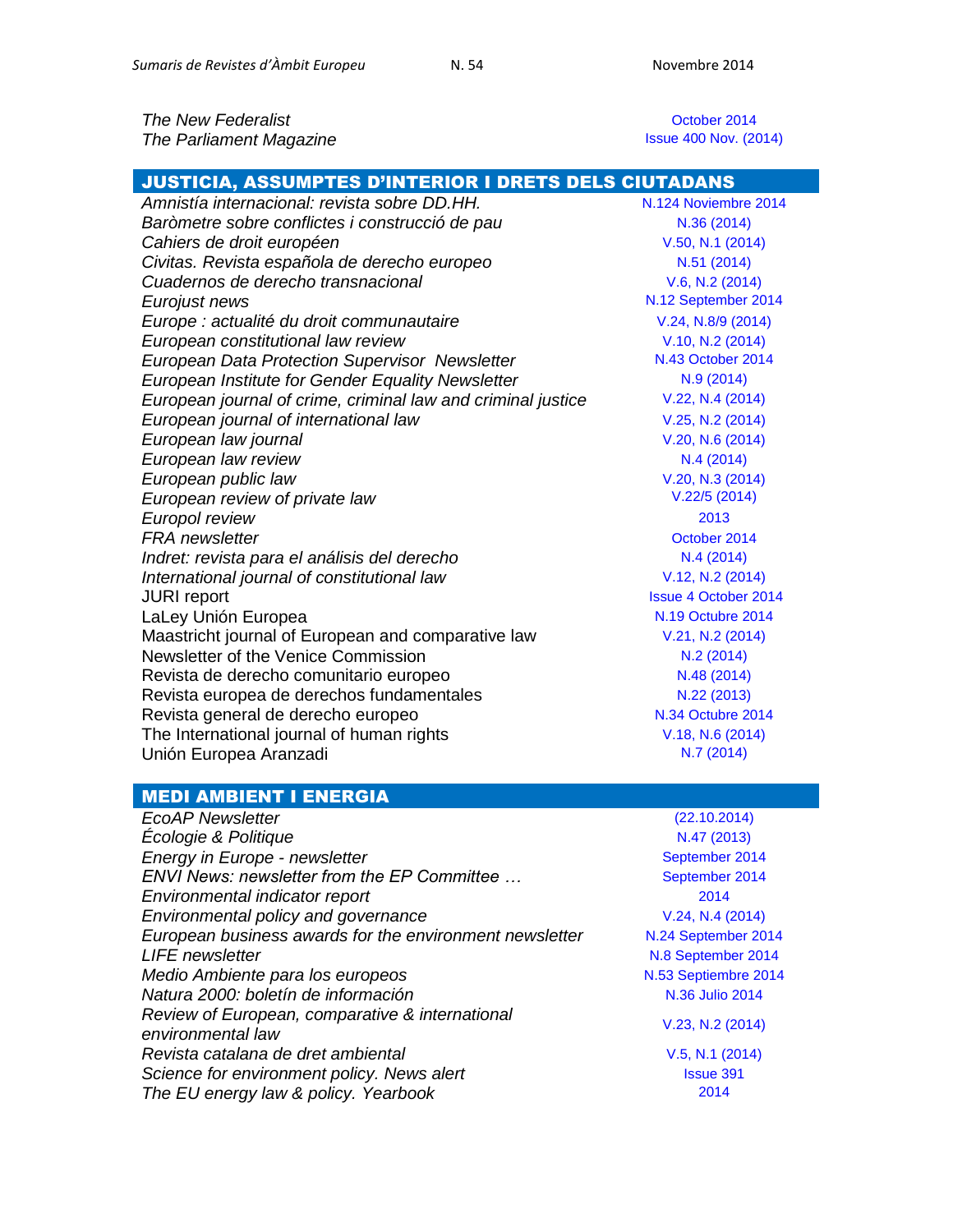#### REGIONS I DESENVOLUPAMENT LOCAL

*AER Newsletter* [N.21 October 2014](http://www.aer.eu/publications/newsletter/2014/aer-newsletter-n21-102014.html) *Carta local* N. [272 Septiembre 2014](http://www.cartalocal.es/CartaLocal/Front/Version_impresa/VersionImpresa/_sYcniRvuy5l6V01YGndaV5J7VnlUPFCuDdxYrlCo1N0) **Committee of the Regions: eNewsletter** [Septiembre 2014](http://cor.europa.eu/en/news/Pages/enewsletter.aspx) *European urban and regional studies*  $V.21, N.4$  (2014) *Intercultural cities newsletter* **[N.34 September 2014](http://www.coe.int/t/dg4/cultureheritage/culture/Cities/Newsletter/newsletter34/newsletter34_en.asp) Panorama inforegio [N.50 Autumn 2014](http://ec.europa.eu/regional_policy/sources/docgener/panorama/pdf/mag50/mag50_en.pdf)** *Regional and federal studies* [V.24, N.4](http://www.tandfonline.com/doi/full/10.1080/13597566.2014.954779#.VFkY32er1I4) (2014) *Regiones y ciudades de Europa*<br> *Revista d'estudis autonòmics i federals*<br>
N. 88 [\(2014\)](http://cor.europa.eu/es/news/regions-and-cities-of-europe/Pages/regions-cities-of-europe-88.aspx)<br>
N. 20 Octubre 2014 *Revista d'estudis autonòmics i federals* 

## RELACIONS EXTERIORS I POLÍTICA DE SEGURETAT

| Afkar ideas                                                                | N.43 (2014)             |
|----------------------------------------------------------------------------|-------------------------|
| Annual Report on Financial Assistance for Enlargement                      | 2013                    |
| Anuari IEMed de la Mediterrània                                            | 2014                    |
| <b>Boletín/Newsletter Elcano</b>                                           | N.173 (2014)            |
| <b>CBRNE-Terrorism newsletter</b>                                          | October 2014            |
| Central European journal of international and security<br>studies (CEJISS) | V.8, N.3 (2014)         |
| <b>Documentos CIDOB</b>                                                    | N.2 (2014)              |
| Esglobal                                                                   | Noviembre 2014          |
| Estudios de política exterior                                              | N.162 (2014)            |
| EU Candidate & Potential Candidate Countries Economic<br>Quarterly-CCEQ    | 3rd. quarter (2014)     |
| <b>EUROMIL</b> news                                                        | N.30 September 2014     |
| European journal of international relations                                | V.20, N.3 (2014)        |
| European security                                                          | V.23, N.4 (2014)        |
| Europe's world                                                             | <b>N.28 Autumn 2014</b> |
| Foreign affairs Latinoamérica                                              | V.14, N.4 (2014)        |
| Géoéconomie                                                                | N.71 (2014)             |
| Informe semanal Política Exterior                                          | N.912 (3.11.2014)       |
| Notes internacionals                                                       | N.98 (2014)             |
| Opinión CIDOB                                                              | N.277 (30.10.2014)      |
| Puentes para un diálogo. Europa-América Latina                             | N.143 (2014)            |
| Revista ARI                                                                | N.2 2014                |
| Revista CIDOB d'afers internacionals                                       | N.106/107 (2014)        |
| Revista de la OTAN                                                         | 2014                    |
| Revue internationale et stratégique                                        | N.95 (2014)             |
| Security Community: The OSCE Magazine                                      | N.2 (2014)              |
| <b>UNISCI Discussion Papers</b>                                            | V.35(2014)              |
| <b>Weekly Compass</b>                                                      | (7.11.2014)             |

#### **SALUT**

| Annual report on the state of the drugs problem in Europe | 2014            |
|-----------------------------------------------------------|-----------------|
| Better training for safer food. Annual report             | 2013            |
| <b>BTSF Newsletter</b>                                    | <b>August 2</b> |
| <b>Drugnet Europe</b>                                     | N.87 (20        |
| e-Boletín informativo                                     | Noviembre       |
| EFSA journal                                              | N.10 Octobe     |
| EU Health Programme: call for proposals                   | 2014            |

**[August 2014](http://ec.europa.eu/chafea/news/news342.html)** *Drugnet Europe* N.87 [\(2014\)](http://www.emcdda.europa.eu/publications/drugnet/87) **[Noviembre 2014](http://www.cec.consumo-inc.es/adjuntos/eboletines/396.pdf)** *EFSA journal* [N.10 October 2014](http://www.efsa.europa.eu/en/efsajournal/latest.htm)